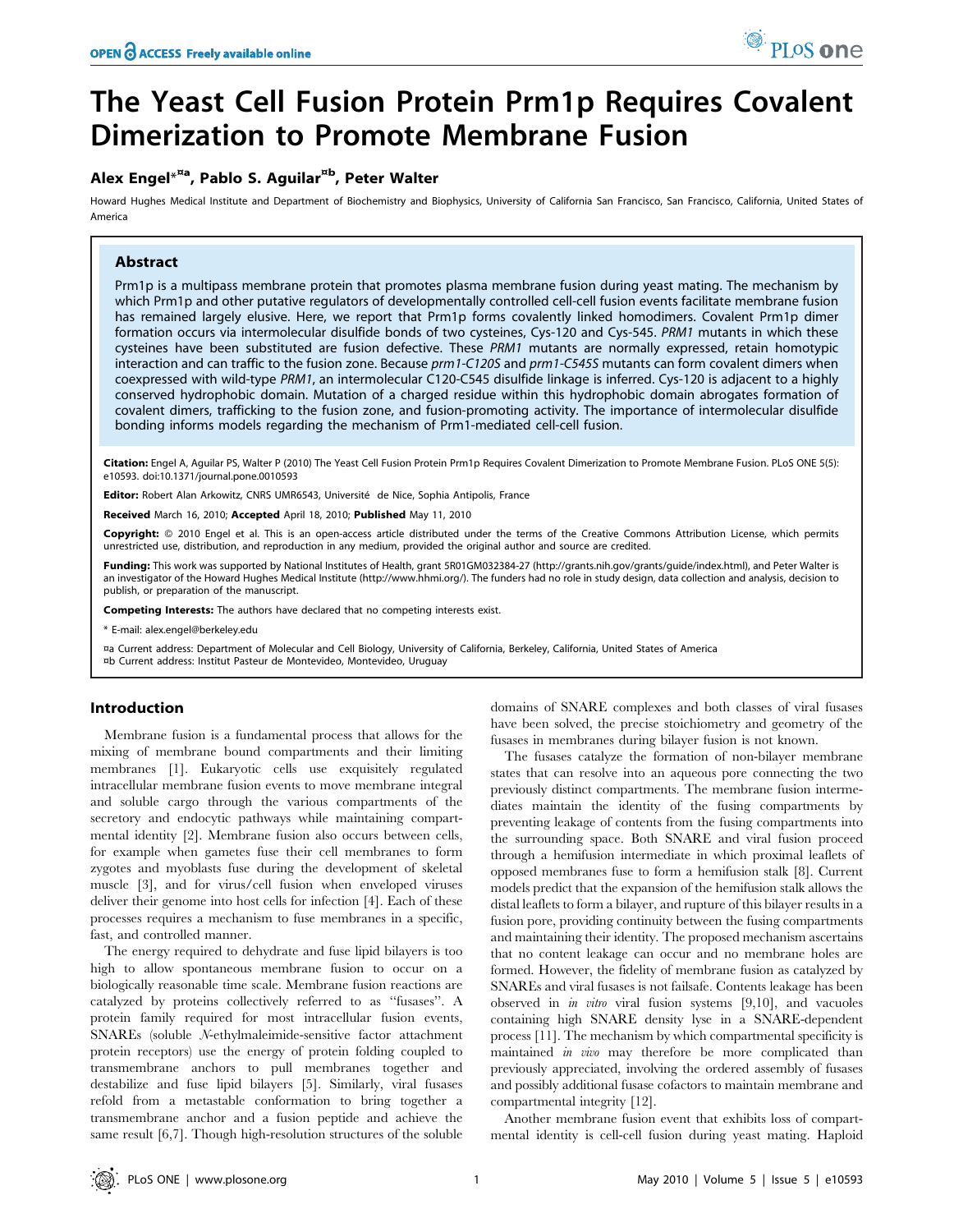yeast cells of opposite mating type fuse to form a diploid cell—a gamete fusion event akin to sperm-egg fusion [3]. In the process of yeast mating, cells polarize towards mating partners using pheromone gradients, agglutinate, locally remove cell wall material to allow for membrane contact, and fuse cell membranes. A key regulator of the membrane fusion step of yeast cell fusion is Prm1p, a mating specific multipass membrane protein that localizes to the zone of cell fusion. Prm1p is only required in one partner of the mating pair to promote fusion; however, if both cells of the mating pair lack Prm1p, less than half of mating pairs successfully fuse [13]. Instead, two defective outcomes are observed: First, many mating pairs accumulate with membranes that remain unfused but are in very close apposition indicative of a failure to initiate bilayer fusion [13]. Second, many  $pm1\Delta \times pm1\Delta$ mating pairs rupture [14]. The extent of mating pair lysis is  $Ca^{2+}$ dependent; in the absence of  $Ca^{2+}$  more than half of  $pm1\Delta \times pm1\Delta$  mating pairs lyse, and, conversely, an increase in extracellular  $Ca^{2+}$  suppresses the lysis defect [15]. Mating pair lysis requires membrane contact [14], occurs with the same timing as membrane fusion [15], and is only observed in mutants of the cell membrane fusion step. Considering the membrane destabilizing activity of fusases, misregulation of the cell fusase is a plausible explanation of the observed aberrant cell lysis events.

A Prm1p homolog in the filamentous yeast Neurospora crassa similarly shows cell membrane fusion defects at both vegetative and sexual cell fusion steps [16]. In conjunction with Prm1p, another multipass membrane protein—Fig1p—is required for efficient membrane fusion [15]. Fig1p is a tetrapass membrane protein of the claudin-stargazing family [17]. A Schizosaccharomyces pombe Fig1p homolog Dni1p similarly promotes membrane fusion, in its absence membranes are juxtaposed without fusion and abnormal membrane structures are apparent [18]. Thus the machinery identified in S. cerevisiae appears conserved among other yeasts.

The mechanism by which Prm1p promotes membrane fusion over cell lysis is not well understood. In this study we demonstrate that Prm1p exists as a covalently linked homodimer. Furthermore, we show that the covalent linkage is necessary for Prm1p function, consistent with models in which Prm1p plays a role in confining the site of membrane fusion [12,14,15]. These results begin to describe the organization of the yeast cell fusion machinery and may be of general importance to other membrane fusion events.

#### Results

#### Prm1p forms a covalent homodimer

Proteins involved in fusion reactions often exist as multimers enveloped virus fusases form homotrimers [6] and the developmentally important fusase EFF-1 involved in syncycium formation in Caenorhabditis elegans can oligomerize at the cell surface [19]. We noticed that the mobility of a-factor induced Prm1p in SDS-PAGE was remarkably slower when the protein sample was not reduced (Figure 1A). When reducing agent was omitted from the sample buffer, Prm1p migrated with an apparent mass greater than 250 kD. By contrast, if the protein samples were reduced with DTT prior to electrophoresis, Prm1p ran with an apparent molecular mass of 125 kD, consistent with the sum of the masses of monomeric Prm1p (73 kD), sugar modifications, and the GFP tag [13]. The mobility of unreduced Prm1p was not affected when cell lysis was carried out in the presence of iodoacetamide, establishing that covalent dimerization was not due to non-specific oxidation during sample preparation (data not shown).



Figure 1. Prm1p is incorporated into a reduction-sensitive high molecular weight complex. (A) Anti-GFP Western blot on whole cell lysate of PRM1-GFP MATa cells induced with 10 µg/ml  $\alpha$ -factor for 90 min. (B) Anti-HA Western blot on whole cell lysate after galactose induction of HA-PRM1. (C) Prm1p was purified from a population of mating cells by a-myc immunoprecipitation, eluted with 2% SDS, run on a 10% bis-Tris polyacrylamide gel, and visualized by colloidal blue staining. Protein samples were reduced with 100 mM DTT. doi:10.1371/journal.pone.0010593.g001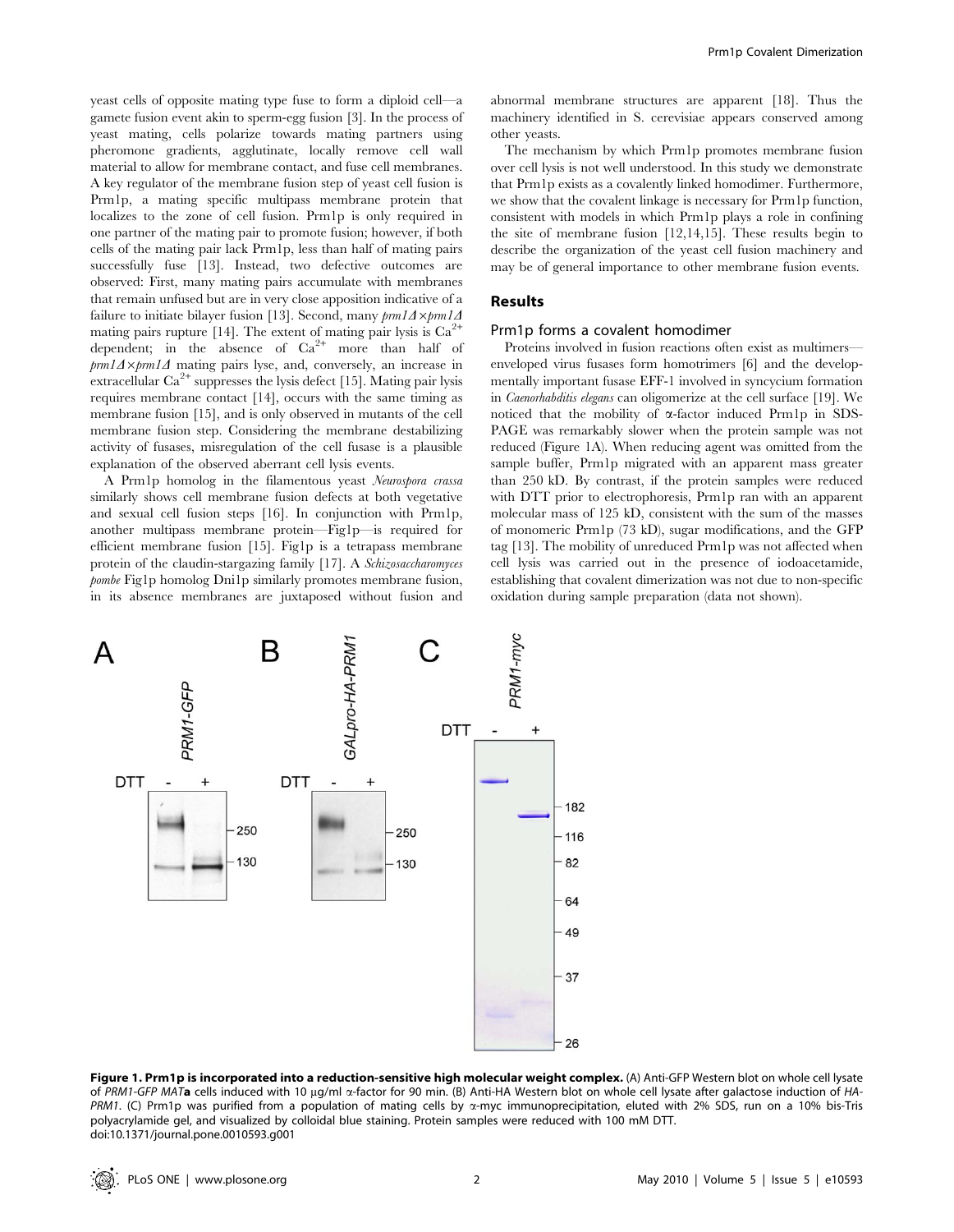The reduction-sensitive behavior of Prm1p in SDS-PAGE suggested that Prm1p exists as a covalent homo- or heterodimer. To see if formation of the high molecular weight complex required expression of additional mating specific genes or pheromoneinduced MAPK signaling, we expressed Prm1p under the control of the GAL1 promoter (Figure 1B). In this non-mating context, Prm1p was still found as part of a high molecular weight complex. This experiment also shows that dimer formation was not artifactually caused by the presence of the GFP moiety. Finally, we purified Prm1p from mating mixtures under native conditions to see if we could identify non-Prm1p interacting partners. The same reduction-sensitive behavior was observed with colloidal blue staining (Figure 1C). Notably, reduction of the Prm1p sample did reveal some faint, smaller molecular weight bands  $(\sim 30 \text{ kD})$ , yet analysis of the unreduced sample by mass spectrometry identified only numerous Prm1p peptides without any significant coverage of any other protein (data not shown). Thus, the most plausible explanation is that the minor bands seen in the 30 kD region of the gel are non-specific proteolytic fragments of Prm1p. Taken together, these results suggest that the high molecular weight species is a covalently linked homodimer of Prm1p molecules.

To test directly if Prm1p forms covalently linked homodimers, we coexpressed Prm1-myc and Prm1-GFP in both  $MATa$  and  $\alpha$ cells under the control of the PRM1 promoter. These cells were mated on YPD to induce Prm1p expression in the natural mating context. Prm1-myc was immunoprecipiated, and co-precipitation of Prm1-GFP was monitored by Western blot (Figure 2, top row of panels). Prm1-myc was efficiently immunoprecipitated (Figure 2, left panels) and co-immunoprecipitation of Prm1-GFP with Prm1myc was evident (Figure 2, top right panel). In the absence of Prm1-myc, we were unable to detect Prm1-GFP in the eluate of anti-myc immunoprecipitates (Figure 2, second row). As estimated by loading excess immunoprecipiation eluate, approximately 10% of Prm1-GFP co-eluted with Prm1-myc (Figure 2, top right panel). If both fusion proteins are expressed at similar levels, this 10% co-IP efficiency is lower than expected for an unbiased, obligate partnership, for which 50% of Prm1-GFP would be expected to co-precipitate. The reduced efficiency may represent a preference for self-associating with proteins translated from the same mRNA, which would deliver the monomeric building blocks in close spatial proximity.

Next, we asked if the Prm1p covalent dimers could interchange molecules by testing if new pairings could be formed after cell fusion. Prm1-myc was immunoprecipitated from mating mixtures in which approximately half of the input cells had formed zygotes. When the epitope-tagged PRM1 alleles were co-expressed, Prm1-GFP coimmunoprecipitated with Prm1-myc (Figure 2, third row). However, when the expression of each *PRM1* allele was separated into opposite mating types, very little Prm1-GFP was apparent in the anti-myc eluate (Figure 2, bottom row). This small amount of associated Prm1- GFP likely represents dimerization of Prm1-myc and Prm1-GFP proteins synthesized after the zygote had formed. These results support a model in which Prm1p covalent dimerization occurs in the ER and no interchange occurs at the cell surface.

#### Covalent dimerization is required for Prm1p activity

Because the Prm1p covalent dimer was SDS-resistant and reduction-sensitive, we reasoned that the interaction between



Figure 2. Prm1p forms covalent homodimers. MATa and MATa cells expressing epitope tagged PRM1 as indicated were mated on YPD plates at 30°C for 3 h. After cell disruption, membrane proteins were solubilized in 1% Triton X-100 and immunoprecipitated using  $\alpha$ -myc-Agarose. Western blotting with a-myc and a-GFP antibodies was used to assay pull-down efficiency and co-immunoprecipitation. doi:10.1371/journal.pone.0010593.g002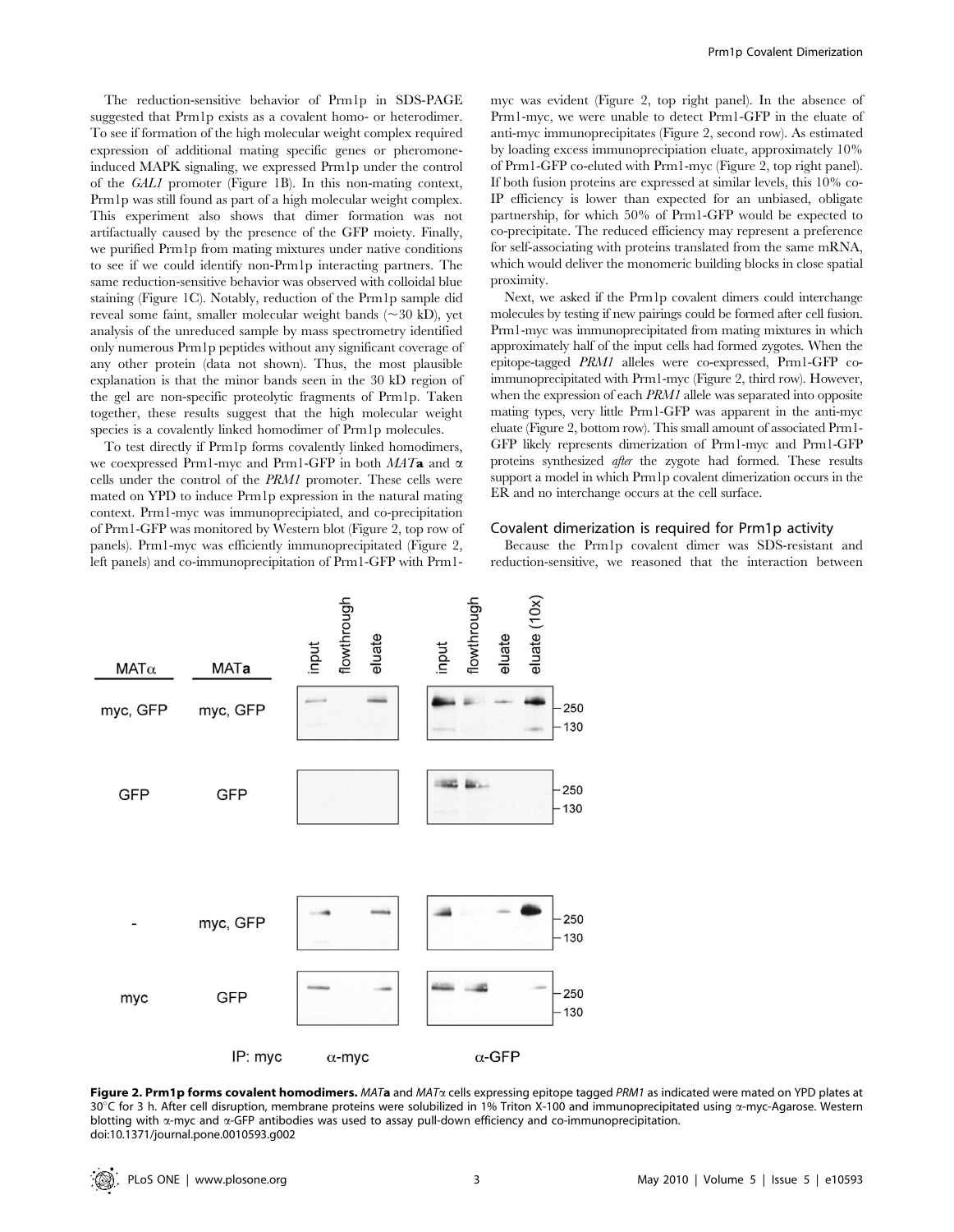monomers is likely stabilized by intermolecular disulfide bridges. To test this possibility, we mutated each of the twelve Prm1p cysteines to serines and assayed the ability of these mutants to form covalent dimers. Of these twelve mutants, two (prm1-C120S-GFP and prm1-C545S-GFP) were unable to form covalent dimers while the rest were unaffected (Figure 3A and data not shown). As neither prm1-C120S-GFP nor prm1-C545S-GFP formed covalent dimers, these data suggest that Prm1p-Prm1p linkage occurs via two reciprocal intermolecular C120–C525 disulfide bonds. We tested the function and localization of the prm1-C120S-GFP and  $pm1$ -C545S-GFP alleles by expressing them in a  $pm1\Delta$  MATa background and mating to a  $\text{pm1} \Delta$  MAT $\alpha$  strain. Fusion was scored microscopically by monitoring diffusion of cytoplasmic GFP expressed in the  $MAT\alpha$  strain [13]. To enhance the penetrance of the  $\text{pm1}\Delta$  phenotype, mating was performed on media supplemented with 20 mM EGTA [15] (Figure 3B, fourth bar). Under these conditions almost 60% of mating pairs successfully fused when the  $pm1\Delta$  deletion was covered by PRM1-GFP (Figure 3B, first bar). By contrast, only 10% of mating pairs fused when the PRM1 deletion was covered by prm1-C120S-GFP, and a similarly severe fusion defect was seen for  $pm1$ -C545S-GFP (Figure 3B, second and third bar). These data show that the cysteine mutation alleles retain some activity as  $pm1\Delta\timespm1\Delta$ mating mixtures yield only 2% fused mating pairs. None of the other 10 cysteine-substituted alleles, which did not affect covalent dimerization, had reduced fusion activity relative to wild-type PRM1-GFP (data not shown). Because Cys-120 is adjacent to a highly hydrophobic series of amino acids, we also constructed substitutions with alanine and leucine to ensure that the introduction of the more polar serines was not interfering with the activity of this mutant. Both of these alleles behaved identically to prm1-C120S-GFP (data not shown). Though Cys-120 was initially predicted to reside within a putative transmembrane region, a recent report suggests that this hydrophobic stretch does not span the membrane [20].

Despite the failure of prm1-C120S-GFP and prm1-C545S-GFP to support cell fusion, the protein products specified by these alleles were delivered to the site of cell-cell contact (Figure 4A, arrows). Thus, the fusion defect is not explained by a failure to deliver the cysteine-substituted proteins to the appropriate locale. A fraction of the prm1-C545S-GFP molecules may be incorrectly routed, possibly to the vacuole, as indicated by increased intracellular staining. Additionally, both prm1-C120S and prm1-C545S retained their ability to interact with wild-type Prm1p (Figure 4B). When both wild-type PRM1-myc and prm1-C120S-GFP or prm1-C545S-GFP were coexpressed from low copy plasmids, a significant fraction of the mutant proteins were integrated into covalent dimers (Figure 4B, right panels). These results confirm that intermolecular disulfide bonding occurs C120–C525. No bias was observed in interaction efficiency between covalently linked proteins compared to non-covalently associated proteins, demonstrating that these cysteines are not required for Prm1p to self-associate. By contrast, substituting all three cysteines originally predicted to reside in the lumenal/ extracellular space (Cys-120, Cys-277 and Cys-545) prevented covalent dimerization with wild-type Prm1p (Figure 4B, third row), yet did not reduce co-immunoprecipitation efficiency. Interestingly, coexpression of prm1-C120,277,545S-GFP, but not prm1-C120S-GFP or prm1-C545S-GFP, prevented a fraction of wild-type Prm1p from forming a covalent dimer (Figure 4B, third row). We reason that the triply substituted mutant interacts with and sequesters wild-type Prm1p, but, unlike the singly substituted mutants, does not contain the cysteine(s) required to covalently bridge monomers.

## Charged residues adjacent to Cys-120 contribute to covalent dimer formation

The two cysteines required for covalent dimerization are located within the most phylogenetically conserved stretches of Prm1p. Cys-120 is located adjacent to a highly conserved, largely hydrophobic sequence in the first extracellular loop [20]; Cys-545 is in the middle of the most conserved stretch of the second extracellular loop. The Cys-120-adjacent hydrophobic domain contains two charged residues (Glu-104 and Asp-112), which are well conserved among fungal homologs (Fig 5A). Due to their proximity to Cys-120, and given the evidence that Cys-120 forms an intermolecular disulfide linkage, we predicted that these residues would play important roles in the interaction between Prm1p molecules. Nonconservative substitution of Glu-104 with



Figure 3. Two cysteines are required for formation of functional covalent Prm1p dimers. (A) Anti-GFP Western blot on whole cell lysate after expression of PRM1-GFP or cysteine-substituted mutants was induced with 10  $\mu$ g/ml  $\alpha$ -factor for 90 min. (B) prm1 $\Delta$  MAT $\alpha$  cells expressing cytoplasmic GFP and prm1 $\Delta$  MATa cells bearing the indicated PRM1 alleles on low copy plasmids were mated on EGTA-containing plates at 30°C for 3 h. Mating pairs were fixed and mating pair fate was scored microscopically by observing diffusion of cytoplasm throughout the mating pair (fusion) or loss of GFP signal and abnormal morphology (lysis). doi:10.1371/journal.pone.0010593.g003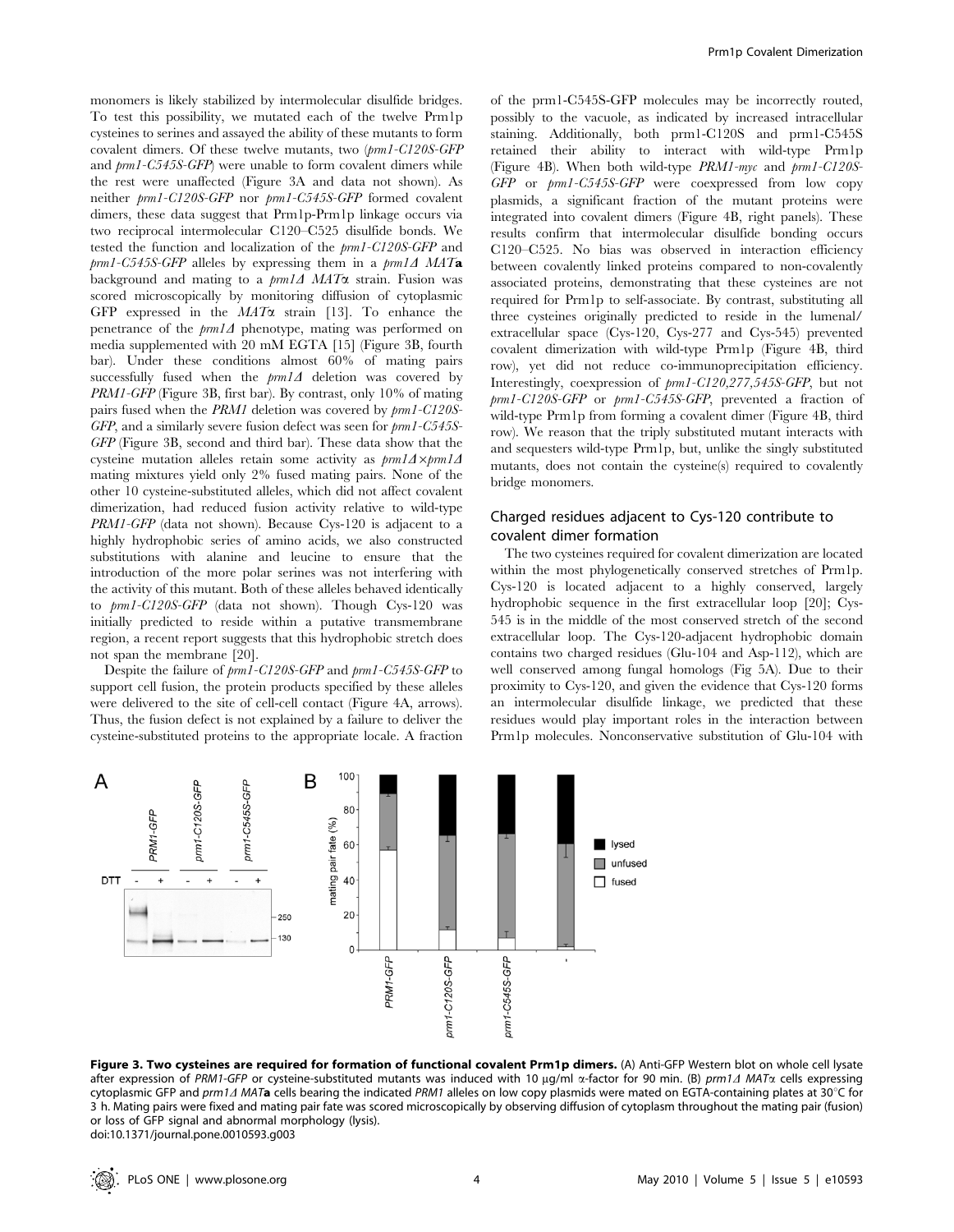

Figure 4. Prm1p localization and self-association are not affected by cysteine substitution. (A) Transmitted light and epifluorescence images of live mating pairs shortly after coupling. Prm1p and indicated alleles were C-terminally tagged with GFP. (B) MATa cells expressing epitope tagged PRM1 or mutant alleles as indicated were mated to wild-type MAT $\alpha$  cells on YPD plates at 30°C for 3 h. Myc-tagged fusion proteins were immunoprecipitated using a-myc-Agarose. doi:10.1371/journal.pone.0010593.g004



Figure 5. Charged residues within a conserved hydrophobic region adjacent to Cys-120 promote Prm1p covalent dimerization and polarized localization. (A) ClustalW alignment of the Prm1p hydrophobic region adjacent to Cys-120. (B) Anti-GFP Western blot on whole cell lysate after expression of prm1-E104L-GFP or prm1-D112L-GFP was induced with 10 µg/ml a-factor for 90 min. (C) MATa cells coexpressing prm1-D112L-GFP and prm1-D112L-myc were mated to wild-type MAT $\alpha$  cells on YPD plates at 30°C for 3 h. Myc-tagged fusion proteins were immunoprecipitated using a-myc-Agarose. (D) Transmitted light and epifluorescence images of prm1D112LGFP in a live mating pair. doi:10.1371/journal.pone.0010593.g005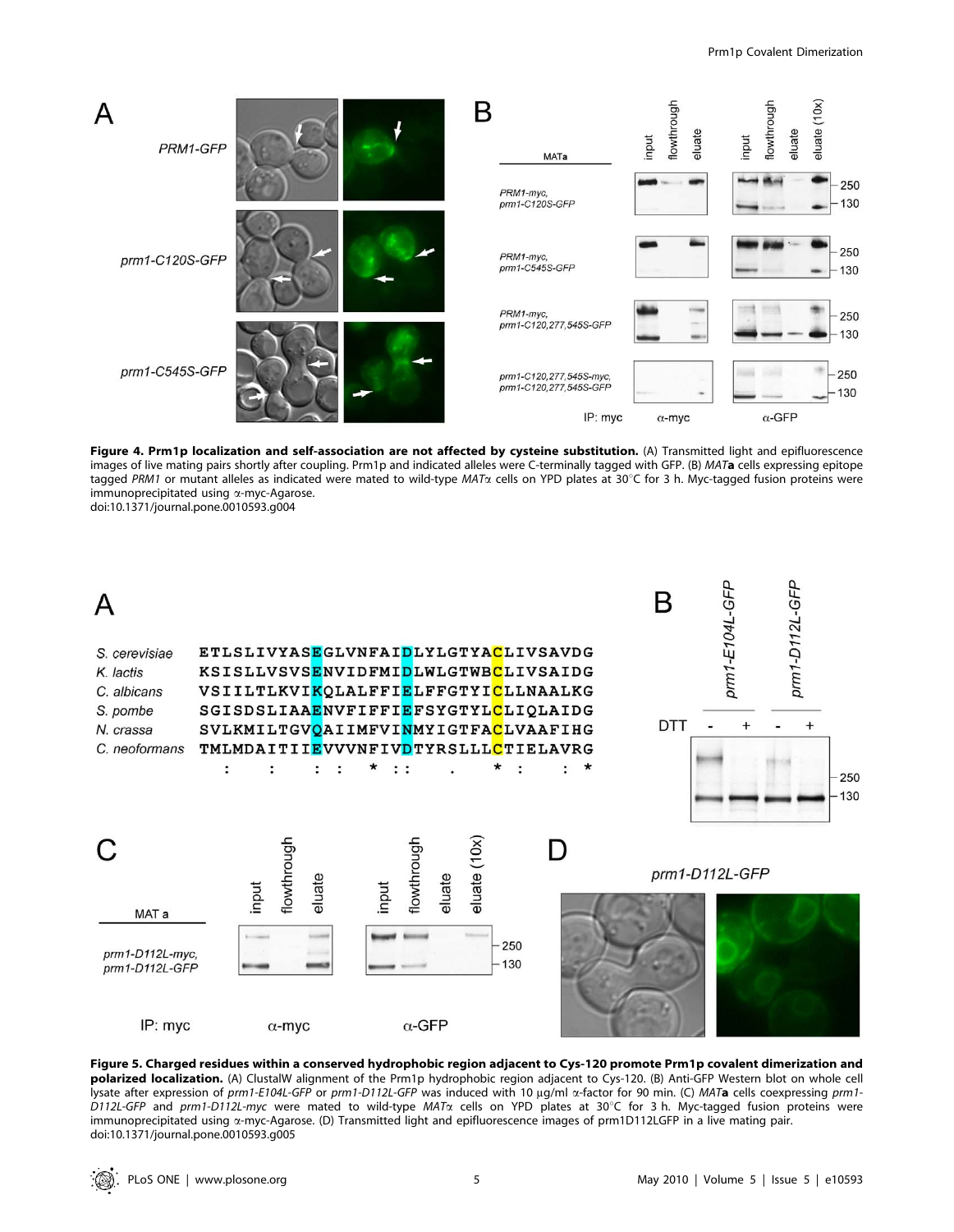leucine only mildly compromised covalent dimer formation and fusion activity (Figure 5B and data not shown); by contrast, Asp-112 substitution with leucine significantly reduced covalent linkage (Fig 5B). As the prm1-D112L-GFP phenotype was more defective, we chose to characterize this mutant further. To test if prm1- D112L-GFP monomers do not interact as well as wild-type Prm1p monomers, we coexpressed  $pm1-D112L-myc$  and  $pm1-D112L-GFP$ and immunoprecipitated prm1-D112L-myc from mating cells (Fig 5C). We found that the majority of prm1-D112L-myc was not present as a covalent dimer (Fig. 5C, left panel, ''input''). Prm1-D112L-GFP was more efficiently incorporated into covalent dimers when co-expressed with prm1-D112L-myc, presumably because the presence of both fusion protein variants of the mutant gene resulted in higher expression. Nonetheless, only a small fraction of prm1-D112L-GFP coprecipitated with prm1-D112Lmyc (Fig. 5C, right panel ''eluate'' and ''eluate 10x''), and this fraction was exclusively the covalently associated form. These results suggest that prm1-D112L mutants bind each other with reduced affinity.

We observed above that covalent dimerization was necessary for Prm1p activity based on the loss of fusion activity of the cysteinesubstituted alleles. We thus expected that prm1-D112L-GFP would be similarly defective. Indeed, mating pairs of  $pm1$  MAT $\alpha$  and prm1 MATa cells expressing prm1-D112L-GFP exhibited a strong fusion defect (9%  $+/-$  3% fused mating pairs, compared to 57%  $+/-$  3% in wild-type controls). Additionally the prm1-D112L-GFP mutant failed to localize to the zone of cell fusion and was retained in the ER instead (Fig 5D). The mislocalization of prm1- D112L is consistent with the hypothesis that Prm1p dimerization, but not covalent linkage (see prm1-C120S-GFP and prm1-C545S-GFP, Fig. 4A), is a prerequisite for ER exit.

#### **Discussion**

Prm1 plays an important role in the fusion of cell membranes during yeast mating. Without Prm1p, mating pairs arrest with membranes in close apposition or undergo cell lysis [13,14]. It is not understood how Prm1p promotes membrane fusion and prevents cell lysis. In this study we show that Prm1p forms a covalent dimer, and that this covalent linkage is important for Prm1p function. While this manuscript was in preparation, Olmo & Grote [20] independently published a series of related experiments and reached the same conclusions.

There is strong evidence that Prm1p exists predominantly as a dimer covalently linked via intermolecular disulfide bridges: First, Prm1p migrates with an apparent mass of greater than 250 kD in the absence of reducing agent. This high molecular weight species is disassembled into Prm1p monomers by reducing agent. Second, Prm1p interacts with itself as shown by co-immunoprecipitation of differently tagged versions expressed in the same cell. Finally, the high molecular weight species does not form when Cys-120 or Cys-545 of Prm1p are mutated, implying reciprocal intermolecular C120–C545 disulfide bridges. Prm1p dimers probably form soon after protein synthesis and folding in the ER where they are stabilized by intermolecular disulfide bonds. Importantly, formation of covalently linked Prm1p dimers is necessary for the Prm1p fusion-promoting mechanism. Blocking intermolecular disulfide linkages by mutating relevant cysteines did not impinge upon Prm1p expression, block localization to the cell-cell fusion zone, or prevent self-association. The importance of the intermolecular C120–C545 linkage highlights a conserved hydrophobic domain directly N-terminal of Cys-120. Substitution of a charged residue within this hydrophobic domain, Asp-112, prevents Prm1p covalent dimerization and ER exit. This hydrophobic region is

required for initial packaging of Prm1p into functional complexes, and it will be of great interest to examine if this region also has downstream roles at the membrane fusion step as suggested by its pronounced phylogenetic conservation (see below).

Prm1p covalent dimerization fits a model in which Prm1p plays a structural role in the membrane fusion machine [12,14,15]. In this model, Prm1p oligomers surround cell-cell fusase proteins and membrane fusion intermediates in a circular array. By forming such a structure, Prm1p may be able to influence membrane fusion by capturing fusase molecules in a cooperative arrangement. Covalent linkage of dimers would keep one interface of the Prm1p ring from dissociating, which could be necessary due to the high energies needed for membrane fusion and the vigorous conformational rearrangements accompanying the action of canonical fusases [21]. Another proposed function of this ring is to limit the expansion of membrane holes by corralling lipids within a narrow zone defining a membrane fusion microenvironment. Such holes could be an off-pathway outcome of membrane fusion, or, as predicted by molecular simulations, a true intermediate [22], and we have speculated before that they may arise as a direct consequences of fusase activation [12,15]. The intermolecular disulfide bridges could increase the effectiveness of a Prm1p barrier to lipid diffusion, especially considering the hydrophobic environment in which Cys-120 is located.

Such functions have been either hypothesized or demonstrated for other classes of membrane fusion. In the case of SNAREmediated membrane fusion, the prevailing model is that multiple trans-SNARE pairs assemble into a ring-like structure. This structure has been observed in reconstituted SNARE protein membrane docking by atomic force microscopy [23]. Unknown factors have been hypothesized to organize the fusases in this configuration, as this complex is unlikely to form spontaneously [24]. In support of the Prm1p-corrall model, the restriction of lipid flow by the assembled fusion machine has been observed during HA-catalyzed membrane fusion [25]. A ring-shaped oligomer consisting of many HA trimers is thought to surround the hemifusion stalk and prevent diffusion of lipids between merged cis leaflets. A few predictions can be made if Prm1p indeed can organize fusase complexes or prevent lipid diffusion during the membrane fusion process. First, Prm1p would need to physically interact with the fusion machine. Thus, Prm1p remains a promising handle for biochemical or genetic identification of the yeast cell fusase. Second, Prm1p covalent dimers should be able to form higher order oligomers, either by themselves or in concert with other proteins of the cell fusion machinery.

It is also possible that Prm1p can directly act as a fusase alone or in conjunction with other proteins. If this were the case, the intermolecular disulfide bonds may serve to lock Prm1p in a metastable state, akin to HA in its neutral pH conformation. Conformational rearrangements from this metastable state upon Prm1p activation would provide the energy for membrane fusion. An alternative and not mutually exclusive function of the putative C120–C545 intermolecular linkage could be to control insertion of the hydrophobic region N-terminal of Cys-120 either in same bilayer in which Prm1p is anchored or in the closely juxtaposed cell membrane of the mating partner. This could destabilize the targeted bilayer and promote initiation of bilayer mixing. Though the intermolecular disulfide linkage is clearly required for fusioncompetence of Prm1p, the breaking of this bond (conceivably achieved by the release of a burst of reductants at the site of fusion) may control membrane partitioning of the hydrophobic region analogous to exposure and positioning of the fusion peptide of HA that is liberated by conformation rearrangement upon exposure to acidic pH.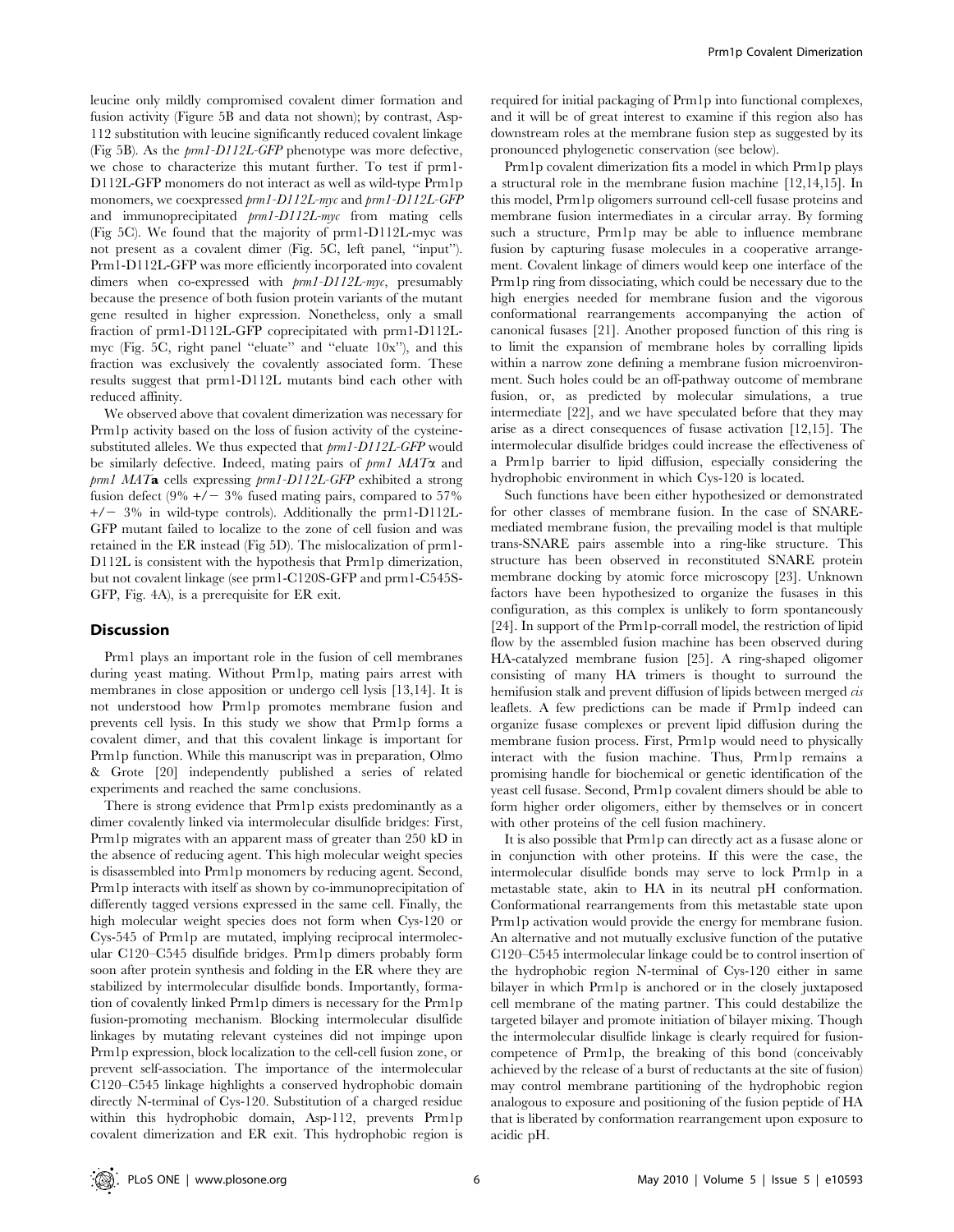#### Materials and Methods

#### Media and Yeast Strains

Synthetic complete (SC), and complex (YPD) media were prepared and supplemented with 2% glucose using reagents from Difco Inc. and Sigma Chemical Company.

All strains used in this study are derivatives of wild-type strain W303, the  $\text{pm1}\Delta$  mutant strains were generated in a previous study [13], and the genomic fusion of  $GAL_{PRO}-HA-PRM1$  was generated by PCR transformation technique [26].

### Plasmid construction

 $PRM1-GFP$ , including 507 bp of the 5' promoter region and the  $ADH1$  terminator 3' of the GFP sequence, was amplified from genomic DNA of a PRM1-GFP strain and cloned into pRS315 by gap repair. Cysteine substitution was achieved by site directed mutagenesis. Myc-tagged PRM1 constructs were generated by gap repair of the corresponding PRM1-GFP plasmid digested with AscI/PacI using PCR product amplified from genomic DNA of a PRM1-myc strain. PRM1 alleles were subcloned into pRS314 as a SacI/XhoI fragment. Plasmids constructed for this study are listed in Table 1.

#### Immunoprecipitations

50 OD units of each mating type were filtered onto 85 mm 0.45 mm HATF membranes (Millipore) and incubated for 3 h at  $30^{\circ}$ C. Cells were collected from the filters by vortexing in 10 ml YPD and pelleted at low speeds in an IEC clinical centrifuge. Pellets were resuspended in IP buffer (50 mM HEPES, 100 mM KOAc,  $2 \text{ mM } Mg(OAc)_{2}$ , 1 mM PMSF, 1 mM EDTA, supplemented with the Complete protease inhibitor (Roche)), and cells were disrupted by bead beating with 0.5 mm glass beads (BioSpec Products, Inc.) for a total of 5 min in one min intervals alternating with ice incubations. After unlysed cells and large debris were removed by a 1000 RPM microcentrifugation step, the cell lysate was spun at  $20K \times g$  for 20 min. The membrane pellet was resuspended in IP buffer + 1% Triton X-100 (Pierce) for 2 h rotating at  $4^{\circ}$ C. Unsolublized membrane was pelleted in another  $20K \times g$  centrifugation step. The supernatant was applied to 30 µl of equilibrated agarose-coupled 9E10 anti-c-myc antibody slurry (Santa Cruz Biotechnology) and rotated for 2 h at  $4^{\circ}$ C. The beads were washed with 25 ml IP buffer + 1% Triton X-100 and bound proteins were eluted in after shaking at  $50^{\circ}$ C in PBS with 2% SDS for 5 min.

#### Quantitative cell fusion assay

Mating pair fate was scored microscopically as previously described [13].

## References

- 1. Wickner W, Schekman R (2008) Membrane fusion. Nat Struct Mol Biol 15: 658–664.
- 2. Bonifacino JS, Glick BS (2004) The mechanisms of vesicle budding and fusion. Cell 116: 153–166.
- 3. Chen EH, Grote E, Mohler W, Vignery A (2007) Cell-cell fusion. FEBS Lett 581: 2181–2193.
- 4. Harrison SC (2008) Viral membrane fusion. Nat Struct Mol Biol 15: 690–698.
- 5. Jahn R, Scheller RH (2006) SNAREs–engines for membrane fusion. Nat Rev Mol Cell Biol 7: 631–643.
- 6. Weissenhorn W, Hinz A, Gaudin Y (2007) Virus membrane fusion. FEBS Lett 581: 2150–2155.
- 7. Backovic M, Jardetzky TS (2009) Class III viral membrane fusion proteins. Curr Opin Struct Biol 19: 189–196.
- 8. Sollner TH (2004) Intracellular and viral membrane fusion: a uniting mechanism. Curr Opin Cell Biol 16: 429–435.

#### Table 1. Plasmids constructed for this study.

| Plasmid name PRM1 allele |                        | <b>Parental plasmid</b> |
|--------------------------|------------------------|-------------------------|
| pAE18                    | PRM1GFP                | pRS315                  |
| pAE28                    | prm1-C6S-GFP           | pRS315                  |
| pAE29                    | prm1-C55S-GFP          | pRS315                  |
| pAE20                    | $prm1$ -C120S-GFP      | pRS315                  |
| pAE21                    | prm1-C277S-GFP         | pRS315                  |
| pAE30                    | prm1-C302S-GFP         | pRS315                  |
| pAE31                    | prm1-C308S-GFP         | pRS315                  |
| pAE32                    | $prm1$ -C329S-GFP      | pRS315                  |
| pAE33                    | prm1-C377S-GFP         | pRS315                  |
| pAE34                    | prm1-C424S-GFP         | pRS315                  |
| pAE35                    | prm1-C436S-GFP         | pRS315                  |
| pAE36                    | prm1-C438S-GFP         | pRS315                  |
| pAE22                    | prm1-C545S-GFP         | pRS315                  |
| pAE37                    | prm1-C120,277,545S-GFP | pRS315                  |
| pAE38                    | prm1-C120,277,545S-myc | pRS314                  |
| pAE42                    | prm1-E104L-GFP         | pRS315                  |
| pAE27                    | prm1-D112L-GFP         | pRS315                  |
| pAE43                    | prm1-D112L-myc         | pRS314                  |
|                          |                        |                         |

doi:10.1371/journal.pone.0010593.t001

### Microscopy

Fluorescence and DIC microscopy was performed using an Axiovert 200 M microscope (Zeiss), equipped with an X-cite 120 mercury arc lamp (EXFO), and an Orca ER camera (Hamamatsu). Metamorph was used for data collection.

#### Acknowledgments

The authors would like to thank members of the Walter lab for experimental advice and suggestions and Andrew Krutchinsky and Katalin Medzihradszky for mass spectrometry training and assistance.

#### Author Contributions

Conceived and designed the experiments: ACE PSA PW. Performed the experiments: ACE PSA. Analyzed the data: ACE PSA PW. Wrote the paper: ACE PW.

- 9. Blumenthal R, Morris SJ (1999) The influenza haemagglutinin-induced fusion cascade: effects of target membrane permeability changes. Mol Membr Biol 16: 43–47.
- 10. Shangguan T, Alford D, Bentz J (1996) Influenza-virus-liposome lipid mixing is leaky and largely insensitive to the material properties of the target membrane. Biochemistry 35: 4956–4965.
- 11. Starai VJ, Jun Y, Wickner W (2007) Excess vacuolar SNAREs drive lysis and Rab bypass fusion. Proc Natl Acad Sci U S A 104: 13551–13558.
- 12. Engel A, Walter P (2008) Membrane lysis during biological membrane fusion: collateral damage by misregulated fusion machines. J Cell Biol 183: 181–186.
- 13. Heiman MG, Walter P (2000) Prm1p, a pheromone-regulated multispanning membrane protein, facilitates plasma membrane fusion during yeast mating. J Cell Biol 151: 719–730.
- 14. Jin H, Carlile C, Nolan S, Grote E (2004) Prm1 prevents contact-dependent lysis of yeast mating pairs. Eukaryot Cell 3: 1664–1673.